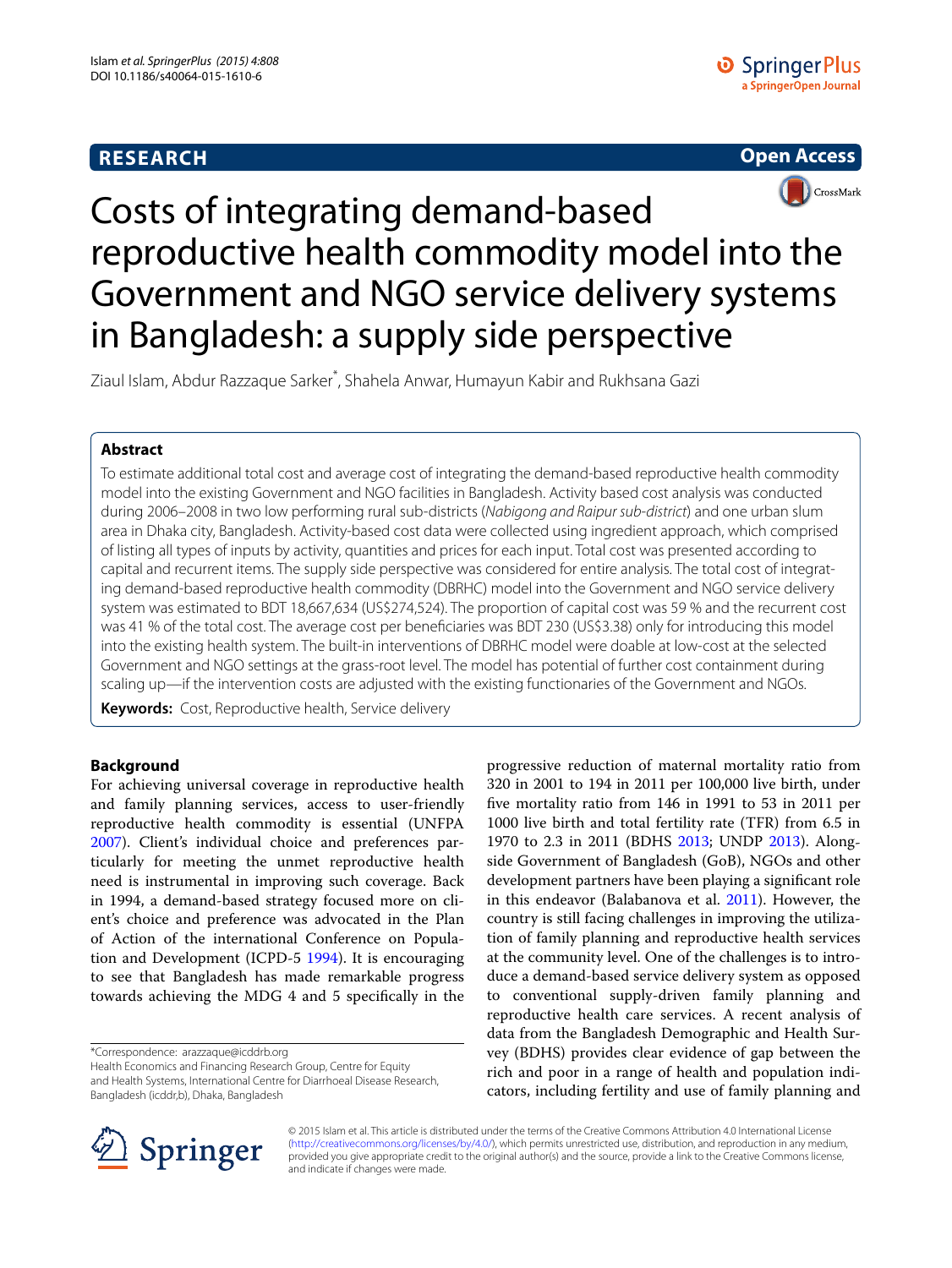other reproductive health services (BDHS [2013](#page-5-2)). Poorer women have more children compared to well-off women, with a TFR of 3.1 among the poorest income quintile and 1.9 among the richest quintile respectively (BDHS [2013](#page-5-2)). The TFR varies widely across different geographic areas of Bangladesh; for instance, its' quite high in Sylhet (3.1) and Chittagong division (2.8) compared to TFR for the national level (2.3) (BDHS [2013\)](#page-5-2). It is also notable that there are intra-urban differentials in reproductive health and family planning indicators between slum and nonslum populations. In Bangladesh, the average age of first pregnancy is 17 years and about 35 % of adolescent girls are either pregnant or already have a child (BDHS [2009](#page-5-5)). These low-performing areas and vulnerable populations need special interventions.

In the backdrop of the aforesaid scenario, the National Institute of Population Research and Training (NIPORT) under the Ministry of Health and Family Welfare (MoHFW) lunched a Demand-based Reproductive Health Commodity Project in 2005. Duration of the project was for 3 years. The goal of this project was to modify the existing reproductive health service delivery system of the government and partner NGOs in selected vulnerable areas to improve the efficiency and quality of service delivery with engagement of the community. In the project period, the entire chain of reproductive and family planning service provision and community awareness was improved through developing and testing a series of interventions, addressing the demand- and supply-side issues with particular emphasis on demand side perspectives. The project was implemented in collaboration with the Population Council Bangladesh, RTM international, JSI Deliver and icddr,b under technical and financial assistance of United Nations Population Fund (UNFPA) and Canadian International Development Agency (CIDA).

This paper looks into the additional input costs of integrating the above-mentioned demand-based reproductive health commodity model into the existing Government and partner NGO facilities in Bangladesh. Specifically it estimates the average cost and total additional cost of implementing the model by interventions indicating the cost implications of scaling up into the Government and NGO service delivery system using their existing functionaries.

## **Demand‑based reproductive health commodity model**

Based on an initial needs assessment of the project, it was determined that capacity development of service providers and their supervisors on reproductive health issues, related Behavior Change Communication (BCC) interventions, community activation, improvement of physical

condition of facilities and strengthening supply system of the selected facilities are the key areas that need to be addressed to improve the efficiency of low performing areas and quality of service delivery. Based on the findings of the needs assessment, the demand-based reproductive health commodity (DBRHC) model was designed and implemented with four different cross-cutting interventions. The first three interventions were designed for rural setting and the fourth one was designed for urban setting in Bangladesh. Although the specific aims of these interventions were different from each other, they all were complementary and supplementary to each other. The first aim was to increase the use of modern contraceptive methods and decrease the discontinuation rate during reproductive life cycle. Secondly, to create service space for men and youth at Health and Family Welfare Centres (HFWC) and raise knowledge of unmarried males on reproductive health including sexually transmitted infections (STI) and reproductive tract infections (RTI) as well as to increase utilization of reproductive health services by male and youth from HFWCs. Thirdly, to develop a system of voucher distribution among the poor pregnant women for quality maternal health services including ANC, PNC and delivery, and increase the capacity of service providers for offering quality maternal health care. The fourth aim was to improve the capacity of NGO service providers, strengthen service delivery points and improve the counseling services in the urban areas. For meeting the above objectives a number of initiatives were undertaken such as, capacity development of service providers, improvement of physical infrastructure and supply system of health facilities, creating awareness of family planning and reproductive health issue through BCC activities among eligible couples, establishment of peer promoters, arranging waiting space for men and youths, altering service delivery to make it more accommodative to men, display board at the waiting area, ensured privacy and adequate RH commodity supply at the facilities, designing a voucher distributing system, strengthening service delivery points, improving counseling services. The framework of this model is described below in Fig. [1.](#page-2-0)

An evaluation of the project was conducted by icddr, b that comprised of comparison between baseline and end line data to examine the effectiveness of the project. Evaluation findings showed that all four interventions were very effective in achieving improved reproductive health outcomes (Gazi et al. [2013](#page-5-6), [2014](#page-5-7) ; Kabir et al. [2013](#page-5-8), [2014](#page-5-9)).

## **Methods**

## **Study site and population**

The project sites were located in low performing rural and urban areas of Bangladesh. The rural sites were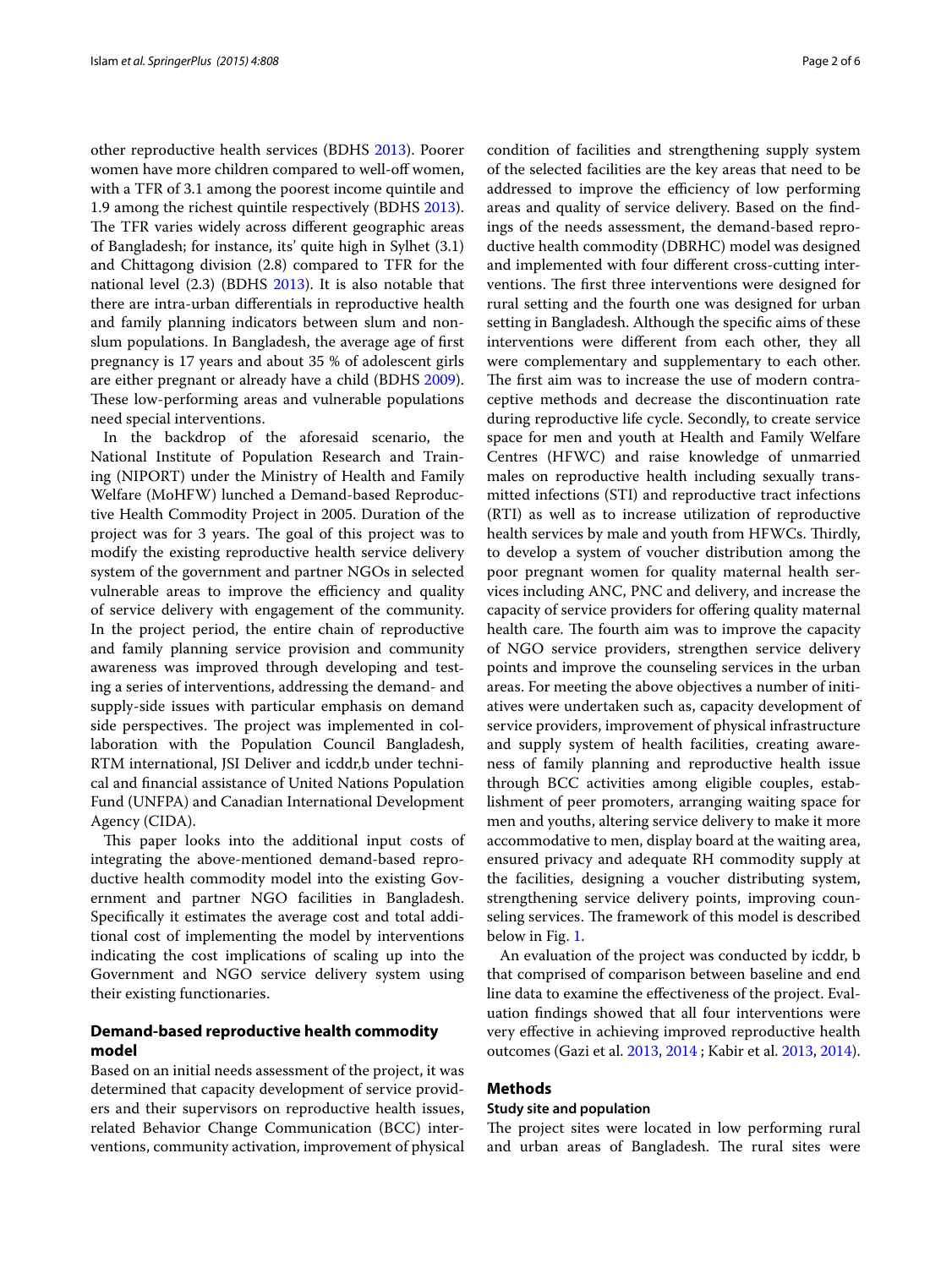

<span id="page-2-0"></span>chosen among the low performing public facilities at *Nabigonj upazila* (sub-district) of Hobigonj district and *Raipur upazila* (sub-district) of Lakshmipur district under Sylhet and Chittagong division respectively (Kabir et al. [2013](#page-5-8)). The urban sites were selected from the slums of Dhaka city having a partner NGO-program. The study was implemented during 2006–2008. A total of 81,183 persons were considered as the beneficiaries of the project during the entire period.

## **Study perspective**

For calculating costs of integrating this model into the service delivery system of the selected facilities, provider's perspective was considered. This cost calculation covered only the additional costs of field activities related to the implementation of the model.

#### **Measuring cost**

Activity-based cost data were collected using ingredient approach, which comprised of listing all types of inputs by activity, quantities and prices for each input (Drummond et al. [2005\)](#page-5-10). The total cost data included a comprehensive list of capital and recurrent cost items (Table [1](#page-3-0)). Total cost was divided by the total number of potential beneficiaries for estimating provider's average cost per beneficiary. Costs incurred upon the project for paying salary of its research investigators for pre- and postintervention surveys, baseline and end line surveys and monitoring-evaluation have been excluded from this calculation. It is not expected that the government or partner NGOs would spend their resources for hiring such staff at higher rate or undertake large surveys for testing similar intervention as the project did.

## **Capital costs**

Capital items or inputs are defined as goods that last more than 1 year and typically have a unit cost greater than US\$100 (Creese and Parker [1994\)](#page-5-11). However, capital costs or assets are usually invested at a bulk amount and used over time (Drummond et al. [2005\)](#page-5-10). Capital inputs in the project included non-recurrent basic training and workshop with target groups, behavior change communication (BCC) activities (e.g., drama, video show, cultural events, and observance of world population day/national days), BCC material development and printing (e.g., flip chart, brochure, signboard, board making, booklet, guidelines) and physical improvement of selected facilities (e.g., power line set-up, furniture and curtain supply, building repair and painting). For calculating annualized values of capital items, useful life time of inputs and 5 % discounting rate was considered (Drummond et al. [2005](#page-5-10)). Economic value of each of these capital inputs was then calculated for the total project period of 36 months (2006–2008).

#### **Recurrent costs**

Costs associated with inputs that were consumed/usedup in the course of a year and procured regularly were considered recurrent costs. These input costs included refresher training, local travel, stationeries and office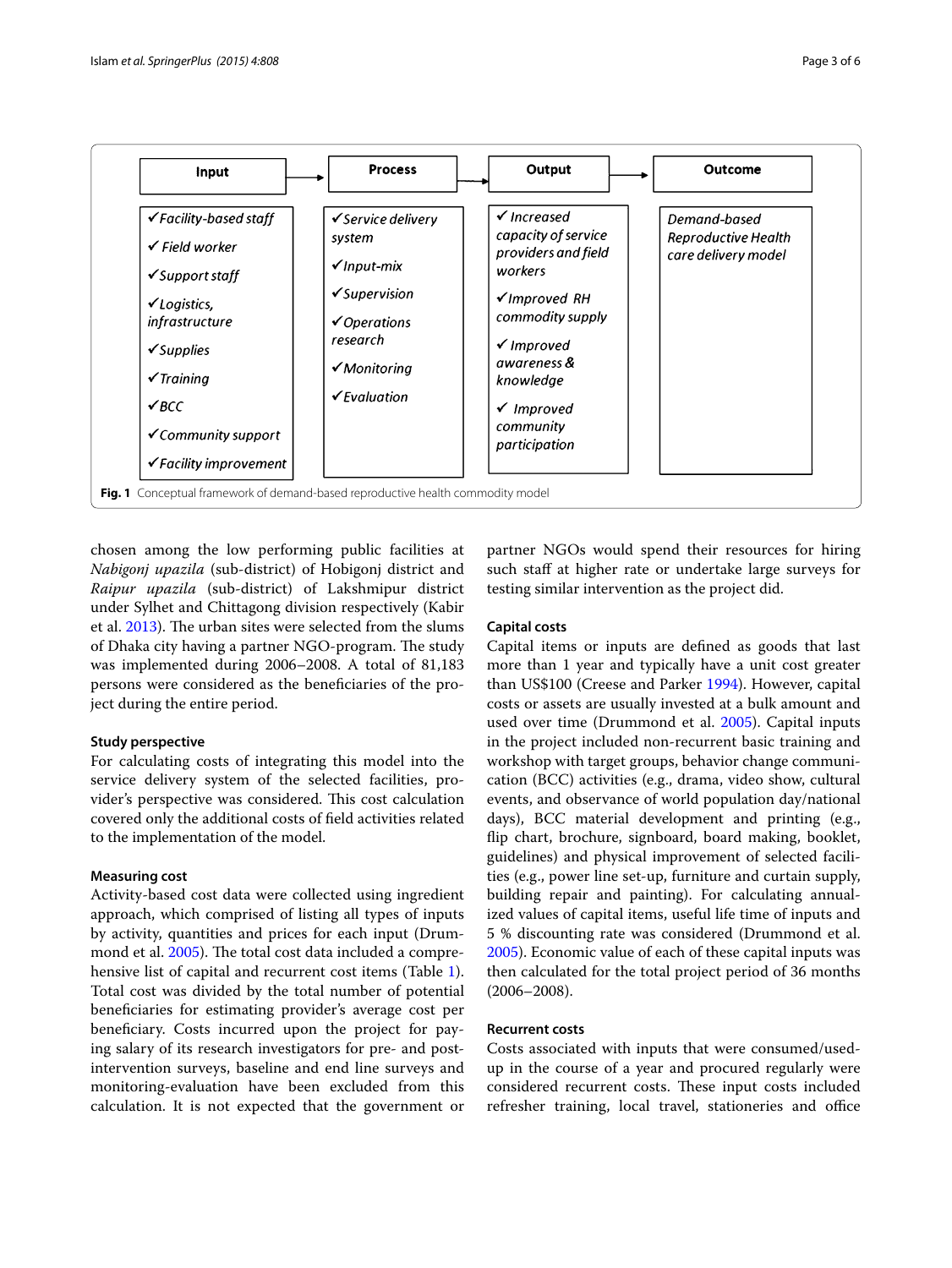supplies, bills for phone calls and utilities, cost of coordination meeting and printing, and allowances paid for maternal voucher scheme during 36 months of the study. Refresher training cost was included for staff directly involved in service delivery.

#### **Data sources**

Necessary cost data were gathered from the project databases and key-informant interviews of the two partner organizations (i.e., RTM International and Population Council, Bangladesh).

#### **Data analysis**

Data were entered into Microsoft Excel 2007. All entries were manually double-checked and verified. Data were presented as average cost, total cost and share of total cost in local currency, i.e., Bangladeshi Taka (BDT) and US dollars (US\$) applying the exchange rate  $(US$1 = BDT 68)$  during the mid-point of the data collection year (2008).

#### **Results**

The total cost of integrating DBRHC model into the government and NGO service delivery system was estimated to BDT 18,667,634 (US\$274,524). The proportion of capital cost was approximately 59 % and the recurrent cost was 41 %. Among capital cost, BCC materials was the largest cost-driver, followed by BCC activities (Table [1](#page-3-0)). Local travel comprised the highest cost among all recurrent cost components. Considering the total number of beneficiaries ( $N = 81,183$ ), the average cost was BDT 230 (US\$3.38) for introducing this model into the existing health system.

#### **Discussion**

In Bangladesh, the government and NGOs have been maintaining reproductive health service delivery systems in urban and rural areas that are largely supply-driven. Evidences show that the systems suffer from various programmatic shortcomings and lack of adequate community engagement resulting in poor quality of care and low utilization (Oxford [2005](#page-5-12)). The DBRHC model actually introduced some additional programmatic elements into the current systems to address those shortcomings and produced better outcomes (Gazi et al. [2009](#page-5-13)). This cost estimation was targeted to capture the costs of additional inputs introduced at the field level only during the period of implementation. Making the cost information useful for the end users and policy maker including managerial level, the study addressed the cost per beneficiary and also the complete cost of the DBRHC model. With costs presented in this categorical way, the manager as well as health care provider can better consider additional cost of adding individual component to the existing healthcare delivery system. This cost analysis also makes a comparisons between existing healthcare programs and will help to project the future cost of the program that are largely affected by the number of beneficiaries.

In the analysis, we found that for introducing this model into the existing health care system of Bangladesh, a total of BDT 18,667,634 (US\$274,524) is needed where the capital cost incurred the main share. Of total cost components, BCC related materials and activities appeared as the main cost-drivers of the model. Among the recurrent cost local travel cost was the highest followed by the cost of meeting, orientation sessions and coordination meeting and meeting with members of the

## <span id="page-3-0"></span>**Table 1 Total cost, share of unit cost and cost per beneficiary, BDT (USD)**

| Cost category  | <b>Parameters</b>                 | <b>Total cost</b>    | Unit cost     | % of unit cost |
|----------------|-----------------------------------|----------------------|---------------|----------------|
| Capital cost   | Basic training                    | 2,834,434 (41,683)   | 34.91 (0.51)  | 15.18          |
|                | Workshop                          | 1,104,207 (16,238)   | 13.60 (0.20)  | 5.92           |
|                | <b>BCC</b> activities             | 3,046,459 (44,801)   | 37.53 (0.55)  | 16.32          |
|                | <b>BCC</b> materials              | 3,497,560 (51,435)   | 43.08 (0.63)  | 18.74          |
|                | Facility improvement              | 501,633 (7377)       | 6.18(0.09)    | 2.69           |
| Sub-total      |                                   | 10,984,293 (161,534) | 135.30 (1.99) | 58.84          |
| Recurrent cost | Stationeries and office supplies  | 1,402,467 (20,625)   | 17.28 (0.25)  | 7.51           |
|                | Refresher training                | 487,912 (7175)       | 6.01(0.09)    | 2.61           |
|                | Meeting-orientation, coordination | 2,324,713 (34,187)   | 28.64 (0.42)  | 12.45          |
|                | Cell phone bill, utilities        | 83,306 (1225)        | 1.03(0.02)    | 0.45           |
|                | Local travel                      | 2,902,337 (42,681)   | 35.75 (0.53)  | 15.55          |
|                | Voucher scheme                    | 482,606 (7097)       | 5.94(0.09)    | 2.59           |
| Sub-total      |                                   | 7,683,341 (112,990)  | 94.64 (1.39)  | 41.16          |
| Grand total    |                                   | 18,667,634 (274,524) | 229.95 (3.38) | 100.00         |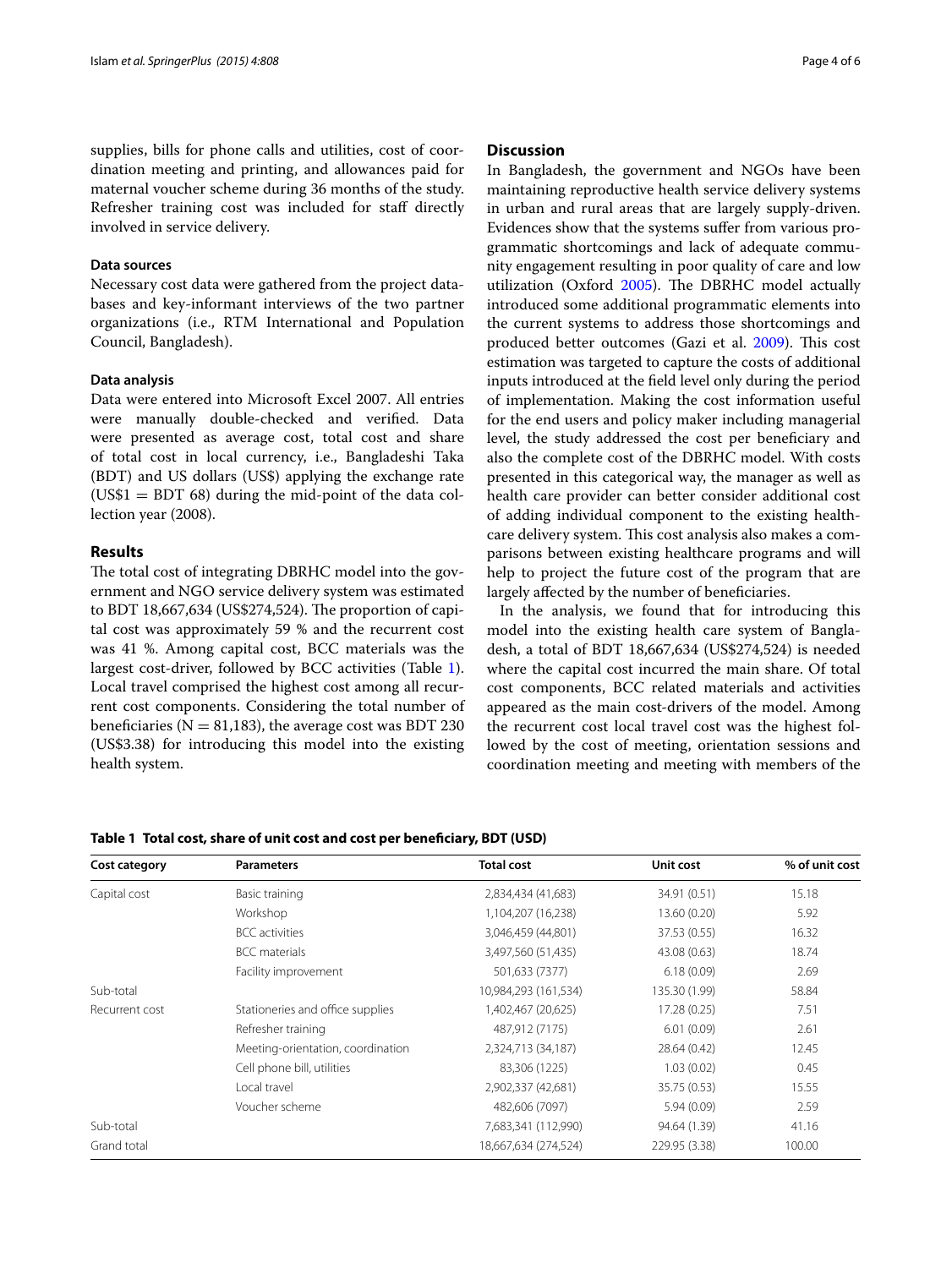community support groups. Voucher scheme was the smallest cost component of the model since over the entire project period only 580 pregnant women were enrolled in this scheme (Table [2](#page-4-0)).

We found that for incorporating the model into the existing healthcare system the average cost per beneficiary was BDT 230 (US\$3.38). It has been found in another study that MNCH services including BCC for poor people in the urban slums of Bangladesh incurred a total cost of BDT 1332.8 or US\$19.25 per beneficiary, where the average cost for normal delivery was BDT 1167 or US\$17.0 (Islam et al. [2010\)](#page-5-14) and BCC related activities was 165.8 or US\$2.25 (Sarker et al. [2013](#page-5-15)). It implies that adding up demand-based reproductive health services into the existing service facilities can reduce cost instead of developing new facilities and or services. However, this study did not consider the demand side perspectives, although free maternity services in Bangladesh impose large out of pocket expenditures on patients (Khan [2005](#page-5-16)). From an earlier study it was found that higher medical cost was the main concern that impeded clients from seeking care for complications during pregnancy (Koenig et al. [2007\)](#page-5-17). The poorer women faced greater challenges in receiving the treatment as their families/relatives were not able to arrange necessary cash (Pitchforth et al. [2006](#page-5-18)). Hence it is not equitable in terms of receiving quality of care. Further, human resources for health and inequity of its distribution are another area of concern towards developing an effective, efficient and equitable health system (Ahmed et al. [2011\)](#page-5-19). This DBRHC model actually introduced some additional programmatic elements into the current healthcare system to address the poor quality of care and low utilization and produced better outcomes. However the present study has some limitations as the cost of household for receiving treatment or opportunity costs were not considered. Further, the study did not consider any other client related out of pocket expenses.

The interventions under DBRHC and related cost information indicate that if scaled up by the Government, it has scope of further cost containment through

<span id="page-4-0"></span>

| Table 2 Potential beneficiaries of DBRHC model |  |
|------------------------------------------------|--|
|------------------------------------------------|--|

| Component/interventions                                                                      | <b>Number of beneficiary</b><br>of DBRHC model |
|----------------------------------------------------------------------------------------------|------------------------------------------------|
| Creating space for men and youth at H<br>and FWC                                             | 28.996                                         |
| Rational use of modern contraceptive methods 21,050<br>for married woman                     |                                                |
| Improving the quality of FP and RTI services for 30,557<br>married Women of reproductive age |                                                |
| Voucher scheme for pregnant woman                                                            | 580                                            |
| Total                                                                                        | 81,183                                         |

cost adjustment; particularly with respect to BCC material inputs (material development and printing)—because the Ministry of Health and Family Welfare has its own well-equipped BCC unit/Health Education Bureau and printing unit under its Directorate General of Health Services and Directorate General of Family Planning that could produce similar materials at lower cost. In addition to its in-house arrangement; the MoHFW has collaborative linkage with the Department of Mass Communication for BCC campaign under the Ministry of Information and the Bangladesh Government Press (BG press) for printing, publication and stationery support. Other capital investments made by the model (basic training, workshop, facility renovation), have been in place for quite a long time in MOHFW service delivery system but are not effectively meeting the needs of quality improvement of RH services. The DBRHC model has put forward evidence-based information for required low-cost modifications of the system. It is understandable that cost adjustment in basic and refresher training is possible through engaging the Technical Training Unit (TTU) of the Directorate General of Health Services (DGHS) and National Institute of Population Research and Training (NIPORT). For construction and renovation of health facilities the MOHFW has its own Health Engineering Department that can undertake suggested renovations. The MOHFW has already invested in maternal voucher scheme—where the model has suggested lowcost modified approach only. The expenses incurred for local travel by intervention staff and participants would be much lesser for MOHFW staff as they do not need to test the interventions at the field level. Given the abovementioned resource mobilization using existing intra and interdepartmental functionaries for integrating the DBRHC model, the government sector has adequate scope to replicate the model through cost adjustment and perhaps at a lesser cost than estimated here. Similarly, NGOs working in reproductive health and family planning in Bangladesh have their own low-cost BCC material production arrangement, training/orientation units and funds for physical maintenance which can cope with the estimated cost of the DBRHC model through inhouse cost adjustment.

#### **Conclusions**

The built-in interventions of DBRHC model were doable in selected Government-and NGO settings at the grassroot level at a unit cost of US\$3.38 per beneficiary. The model has potential to further reduce the cost if adjusted with the existing resources. Given the appropriate cost adjustment and resource mobilization by using available technical functionaries of the the Government and NGOs, cost of integrating the model is affordable.